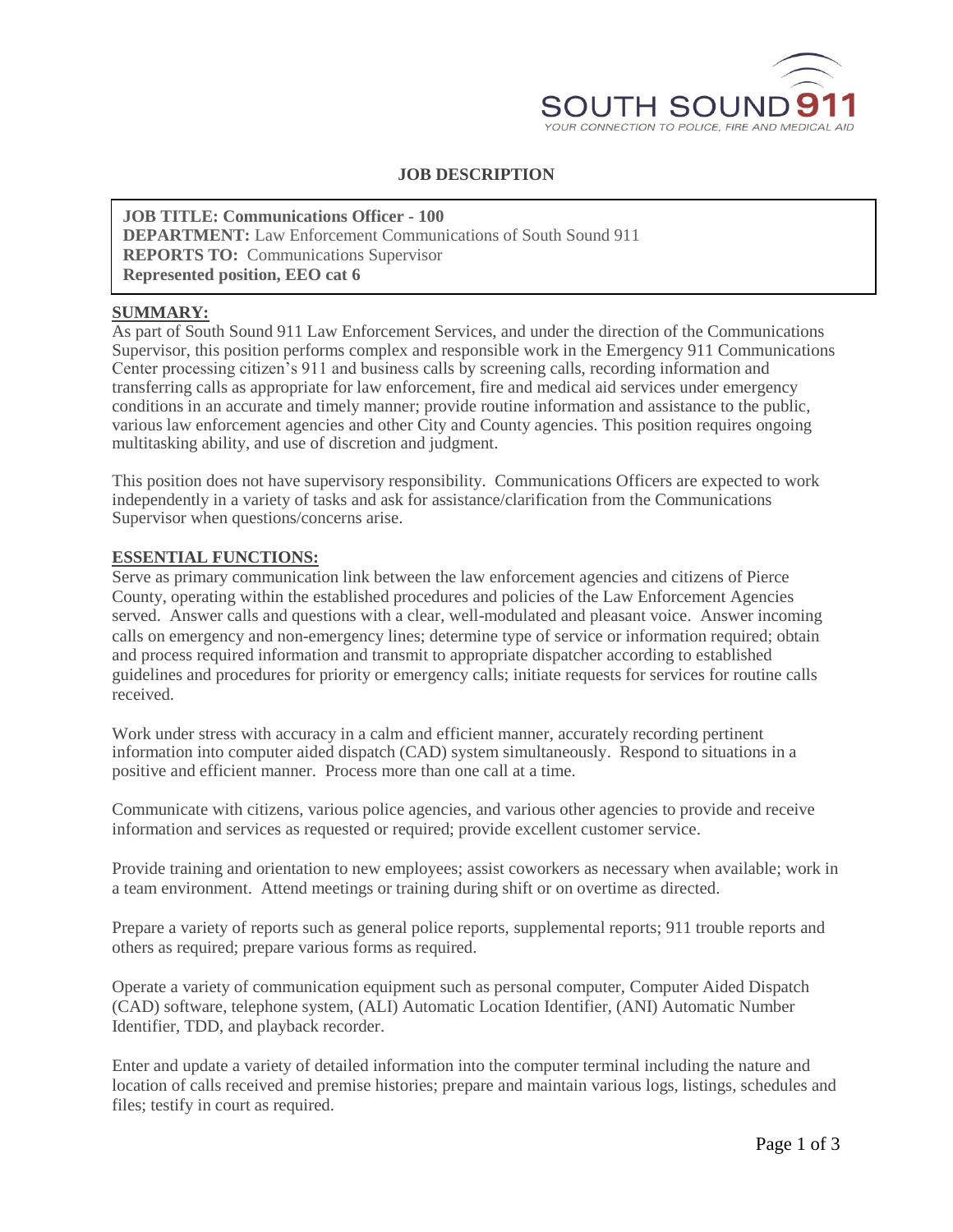Work overtime on a volunteer basis or assigned and mandatory to cover staffing needs. There is more overtime during vacation and/or illness periods and during seasonal workload peaks. May include both extended shift or work on scheduled day(s) off. Range of overtime per payroll period could be 0 to 36 hours.

# **QUALIFICATIONS:**

Graduation from high school or equivalent. Two years of experience involving considerable public contact and multi-tasking.

## **KNOWLEDGE AND EXPECTATIONS:**

Understand emergency services, communication codes, procedures, and geography of area served. Read, interpret, explain, apply and follow applicable laws, ordinances, codes, regulations, policies and procedures.

Read and interpret paper and/or electronic maps.

Prepare clear and concise reports using law enforcement report preparation procedures.

Perform limited clerical duties such as filing, duplications and typing.

Work appropriately with confidential material and information.

Keyboarding at 45 words net per minute from clear copy.

Work with speed and accuracy.

Follow safety rules and regulations.

Proficient with Microsoft Office software and database applications, peripheral equipment, fax machine, phone system, and teletype.

Communicate efficiently and effectively both orally and in writing using tact, patience and courtesy.

Communicate fluently in English.

Maintain cooperative and effective working relationships with others.

Analyze situations quickly and adopt an effective course of action.

Organize work with many interruptions and multiple tasks to meet schedules and timelines.

### **LICENSES, CERTIFICATES AND OTHER REQUIREMENTS:**

Due to the confidential nature and demands of this position, candidates must possess an exemplary personal history and pass a background investigation as part of the pre-conditional offer of employment.

Maintain Washington State Patrol ACCESS Level I certification.

Completion of FEMA courses IS-100 and IS-700.

### **WORK HOURS:**

Eight (8) hour or 10 hour shift with 30 minute lunch break and two fifteen minute breaks which can be taken five minutes per hour or in a 15 minute segment. Shift start times vary by assignment. Work 40 hour shift anytime during a seven-day period including holidays. Shift is bid and awarded based on seniority. Rotate through a relief shift.

#### **PHYSICAL REQUIREMENTS:**

Work overtime on a volunteer basis or assigned and mandatory to cover staffing needs. There is more overtime during vacation and/or illness periods and during seasonal workload peaks. May include both extended shift or work on scheduled day(s) off. Range of overtime per payroll period could be 0 to 36 hours.

The physical demands described here are representative of those that must be met by an employee to successfully perform the essential functions of this job. While performing the duties of this job, the employee is regularly required to sit at a computer terminal, use hands to and arms to reach, finger, handle, or feel, and finger dexterity necessary to operate equipment used in the position.